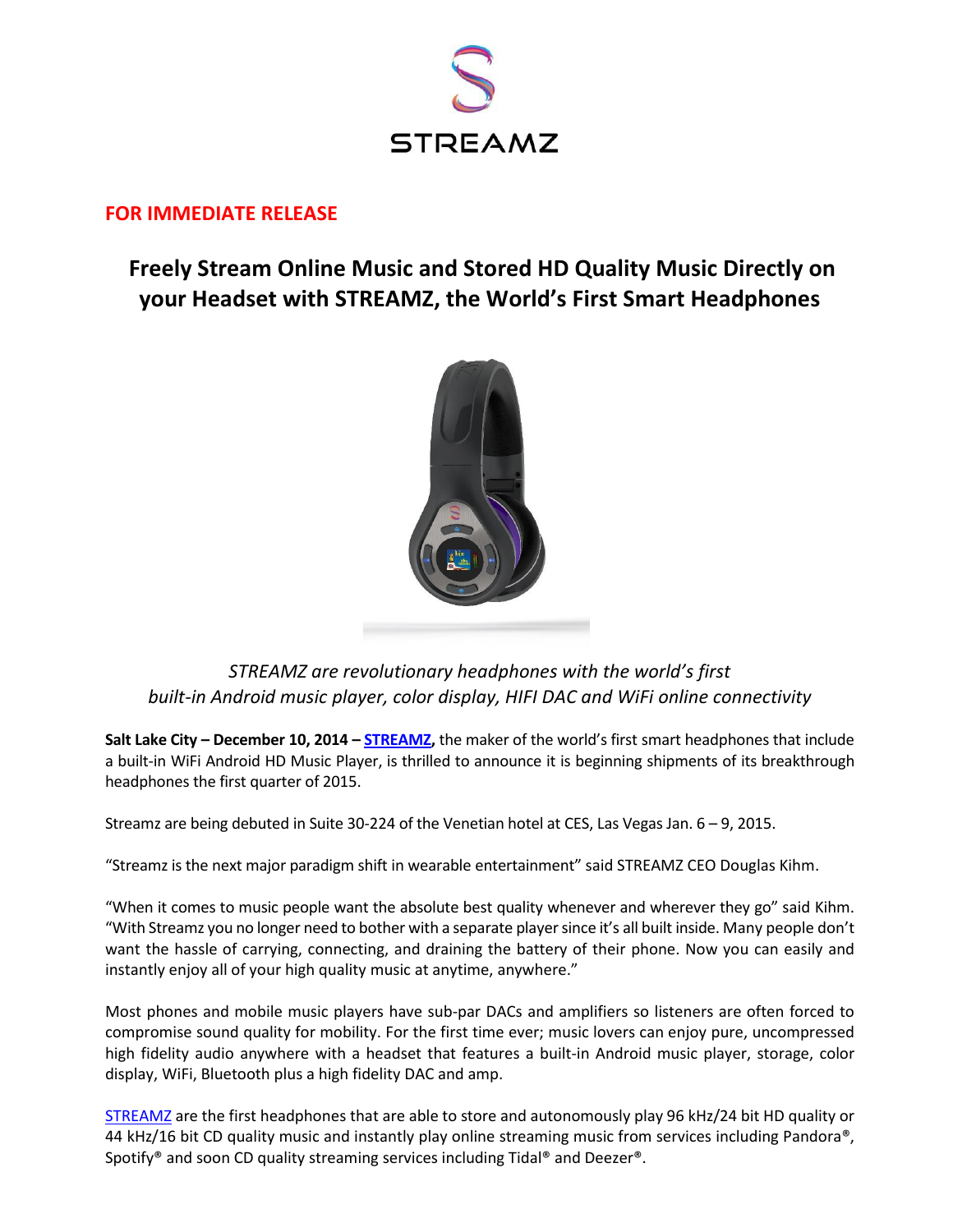Audiophile's will for the first time be able to listen to high definition quality 96 kHz/24 bit music anytime, anywhere without requiring an external wired DAC, Amp or music player since it's all built inside of Streamz.

Since STREAMZ are the first headphones to incorporate a wireless WiFi internet connection they also allow you to enjoy your favorite streaming service without having to be connected to a smart phone. Unlike all versions of Bluetooth including aptX®, WiFi does not compress audio nor does it introduce any transmission delays. Only Streamz WiFi delivers true uncompressed, delay-free streams of high definition audio.

With its Bluetooth 4.0 wireless interface and an optional Streamz Bluetooth audio transmitter called TRANZ, you can also watch a movie, TV show or play a game with unparalleled sound.

[STREAMZ](http://www.streamzmedia.com/) is perfect for gaming, with audio so crystal clear and immersive that users feel as though they have been dropped right into the middle of the action.

There are several easy ways to play Streamz music. Using its integrated 128 x 128 color OLED color display and keypad panel or with the included Android or iOS smartphone Streamz App you can easily search, browse and play music stored on STREAMZ, streamed from your smartphone or from an online music service.

Streamz plans to offer several new software updates including a Voice Controlling module called "VOXXI" that will allow users to search and play music plus other system controls with Google® voice commands.

The company is releasing a Streamz API called MAUI (Media Application User Interface) that will allow Android programmers to develop their own custom Android Apps and music services for Streamz.

"The launching of Streamz marks the advent of a new and exciting post-MP3 renaissance in music and hearables" said Kihm. "True wireless, mobile HD quality music is now a reality. This is the beginning of a whole new way to enjoy music how it was meant to be heard; simple, pure and freely".

For additional information please visi[t www.StreamzMedia.com.](http://www.streamzmedia.com/)

## **Technical Specifications**

- Android 1.6Ghz Quad Core Processor
- 96 kHz/24 or 48 kHz/16 bit (DAC) Digital Analog Converter
- Music Storage **·** Up to 36 GB
- Plays WAV, FLAC, ALAC, MP3. AAC, Pandora® plus many others
- WiFi Wireless · 801.11 B/G/N
- Bluetooth V4.0 Wireless with aptX™
- Two 50mm Dynamic Speakers
- Over Ear Leather Cushions
- Foldable, Adjustable Hinges
- Frequency Range **·** 20 HZ to 20 kHz
- Dynamic Range **·** 115 dB
- HIFI Amplifier with Volume and EQ Control
- Integrated Microphone
- OLED 128 x 128 Pixel Color Display
- Dual Backlit Keypad Control Panels
- Stereo 3.5 mm Input **·** For optional wired player/phone
- Stereo 3.5 mm Output **·** For optional wired amp/speakers
- Built-in Lithium Poly Rechargeable Battery
- Universal AC/DC Power Charging Adapter
- Android and iOS STREAMZ App **·** Admin and Music Player App